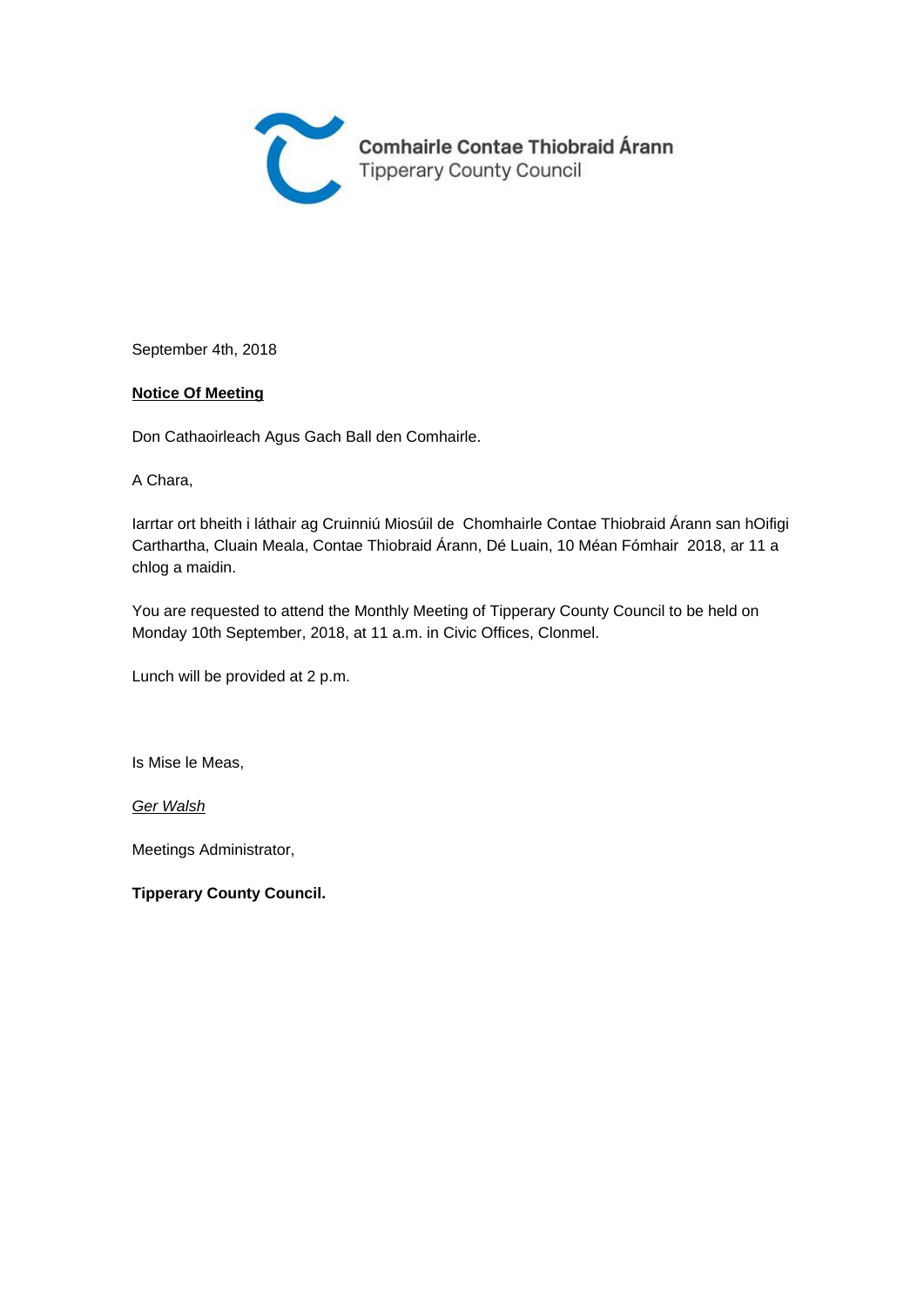# **Agenda**

#### **Consideration of Minutes**

## **1.1 Minutes of Council Meeting held on the 9th July, 2018**

**1.2 Minutes of Annual Meeting held on 25th June, 2018.**

**Conferences / Seminars / Training**

#### **2.1 Approval to Attendance - attached**

AILG - Training for Members, September, 2018, The new ePlanning (on-line planning applications) & The National Building Management Project.

#### **2.2 Reports on Conferences**

**Business prescribed by Statute, Standing Orders or Resolution of the Council** 

- **3.1 Casual Vacancy Co-Option to fill vacancy in membership of Tipperary County Council - report attached**
- **3.2 Local Property Tax Consider the Local Adjustment Factor in accordance with Part 4 of the Local Property Tax (Local Adjustment Factor) Regulations 2014 - report attached.**
- **3.3 Local Authority own development pursuant to Section 179 of the Planning and Development Act 2000, as amended and Part 8 of the Planning and Development Regulations 2001, as amended - Garrykennedy, Portroe Village, Nenagh - report attached**
	- Proposed construction of 17 no. new dwelling houses comprising 5 No. 3 bedroom, two storey houses, 10 No. 2 bedroom, two storey houses & 2 No. 2 bedroom, single storey houses, roads, footpaths, underground services, drainage systems, attenuation tank, car parking, boundary treatments, landscaping, open spaces and all associated site works at Garrykennedy, Portroe Village, Nenagh, Co. Tipperary The development will also include the connection to the existing foul drainage in the R494 and the connection, across an existing right of way, to the existing storm drainage in Drom Slinne estate.

## **3.4 Section 183 Notice - Disposal of property at Burgagery Lands West, Clonmel, to Clonmel Celtic FC.**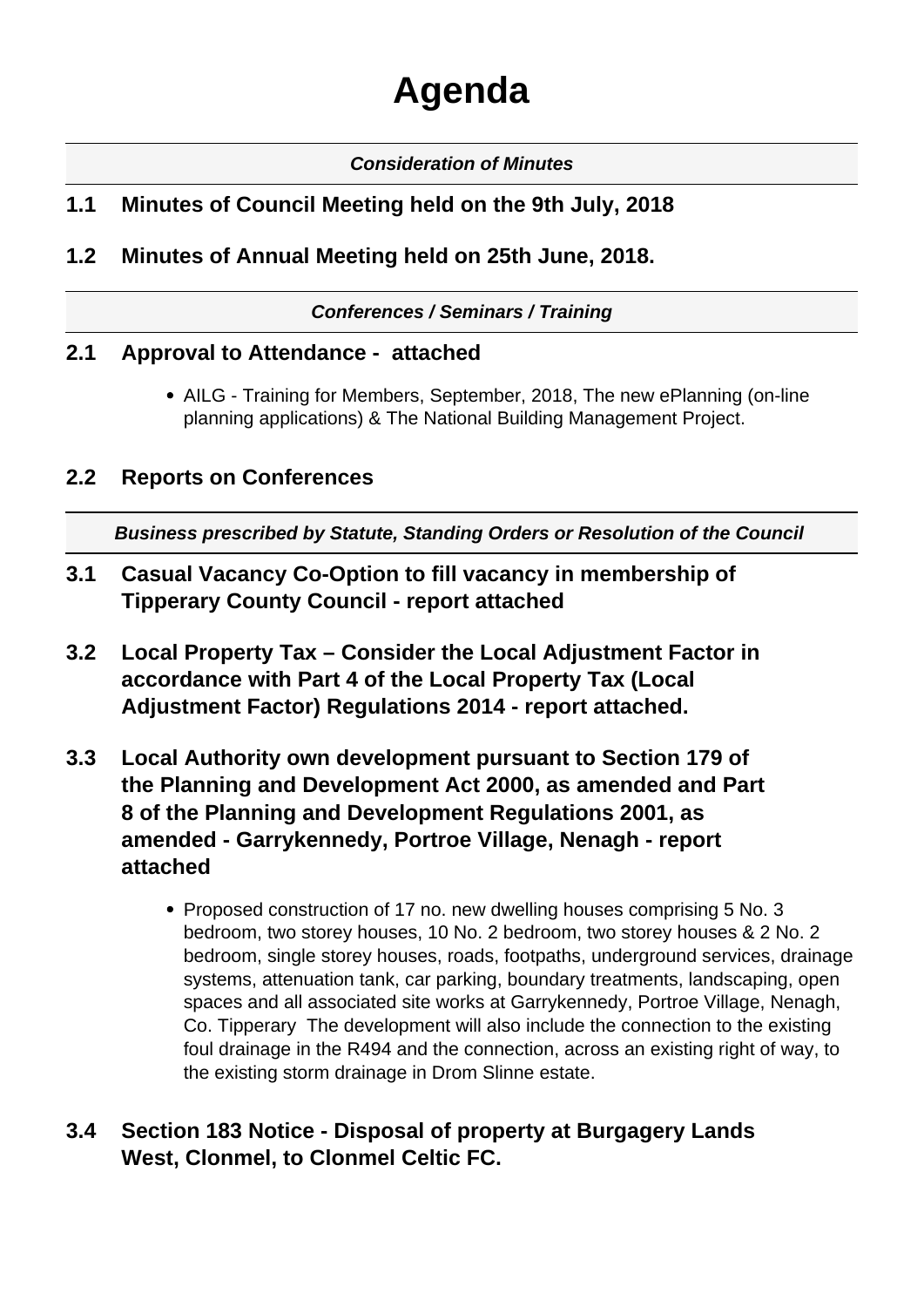• Rectification of Title.

# **3.5 Draft Litter Management Plan 2018-2021 - report Attached**

**3.6 Draft Waste Management Bye-Laws 2018 - report attached**

**Consideration of Reports and Recommendations**

## **4.1 Consideration of Management Report as per Section 136 (2) of the Local Government Act, 2001, as amended by the Local Government Reform Act, 2014 - report attached**

- Community & Economic Development
- Water
- Environment
- Housing
- Corporate Services

# **4.2 River Basin Management Plan**

• Presentation by Ms. Anne Peters, E.E., Environment.

# **4.3 To consider and approve Report on Public Consultation for the "SWARE" - report attached.**

• Project's Draft Green & Blue Infrastructure Roadmap Masterplan for Tipperary **Waterways** 

# **4.4 Healthy Tipperary Strategy - attached.**

#### **Corporate/Organisational Issues**

# **5.1 Agree date for Special Meeting - report attached.**

To consider nominations from candidates for the office of President of Ireland.

# **5.2 Agree date for Irish Water Workshop**

**Chief Executive / Delegated Officers Orders**

**6.1 Consideration of Orders for the period to the 31st August, 2018**

**Notices of Motion (Tipperary County Council Functions)**

**7.1 Cllr. T Wood (Ref 1434)**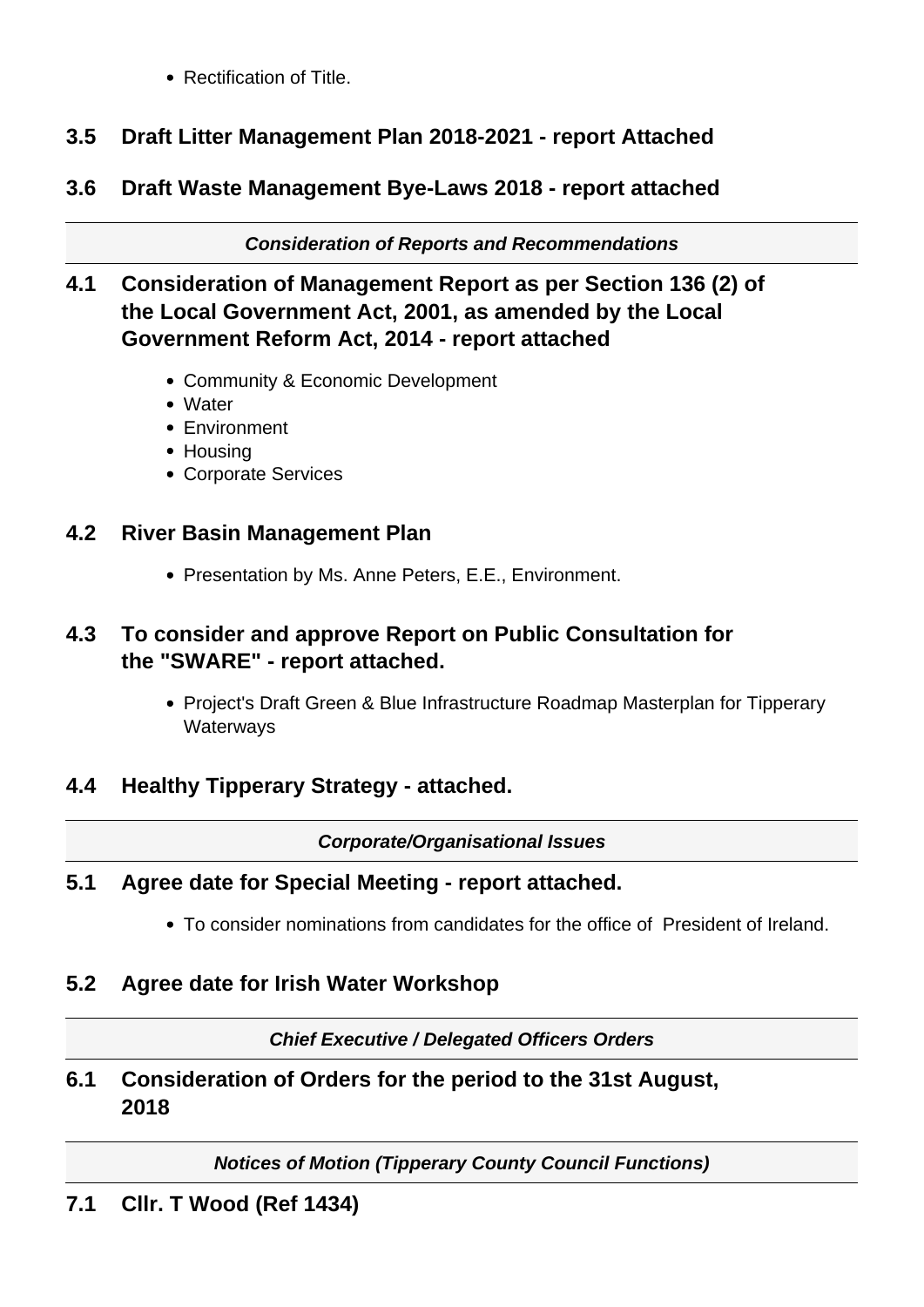With regular expressions of dissatisfaction with Irish Water resulting in valid fears about what the future holds for the general public when all relevant Council assets are transferred to that agency, Tipperary County Council refrains from transferring any further assets until the necessary measures ensuring a service fit for purpose are in place.

#### **7.2 Cllr. A. Moloney (Ref 1435)**

That this Council calls on the IDA for renewed efforts to fill sites in this County as the capital has reached its industrial and residential capacity.

## **7.3 Cllr. M. Lonergan (Ref 1437)**

That Tipperary County Council schedule a special meeting immediately following the signing of the Presidential Election Order, to allow the members of Tipperary County Council give consideration to nominate a candidate for the upcoming Presidential Election.

## **7.4 Cllr. A. Moloney (Ref 1438)**

That this Council source funding from Central Government to embark on a rigorous advertising campaign to eradicate Japanese Knotweed in the County.

#### **Notice of Motions ( Non-Tipperary County Council Functions)**

#### **8.1 Cllr. R. Molloy (Ref 1441)**

That Tipperary County Council call on Minister Paschal Donoghue to reduce VAT on Irish Newspapers in Forthcoming budget to at least 5% and ultimately to Zero Rate as in line with United Kingdom and other EU countries .

## **8.2 Cllrs. R Molloy, M. Lonergan. (Ref 1442)**

That Tipperary County Council call on the Government to halt the closure of Post Offices until a review is held to find a permanent solution to the Post Office issue; which already has a comprehensive network in place, also an advanced IT structure in place, P.O.'s already provide current accounts and the Post Office brand is highly respected. PBFI estimate that a new Kiwi style Post Office Bank can, like Kiwi Bank, achieve a 20% market share over time.

## **8.3 Cllr. P English (Ref 1443)**

That Tipperary County Council call on the Taoiseach Leo Varadkar as leader of the Government to implement the recommendations of the Post Office Business Development Group and the new model of community banking as advocated on page 48 of the current programme for Government to facilitate the retention and growth of Post Offices which are under threat of closure in Rural Ireland.

## **8.4 Cllrs. I Goldsboro, S. Ryan (Ref 1449)**

That Tipperary County Council calls on the Minister Communications,Climate Action and Environment Denis Naughton TD to immediately enact a Dail Motion passed on November 17th, 2016 by all TD's aimed at protecting the post office network with the introduction of An Post-run community banking service. This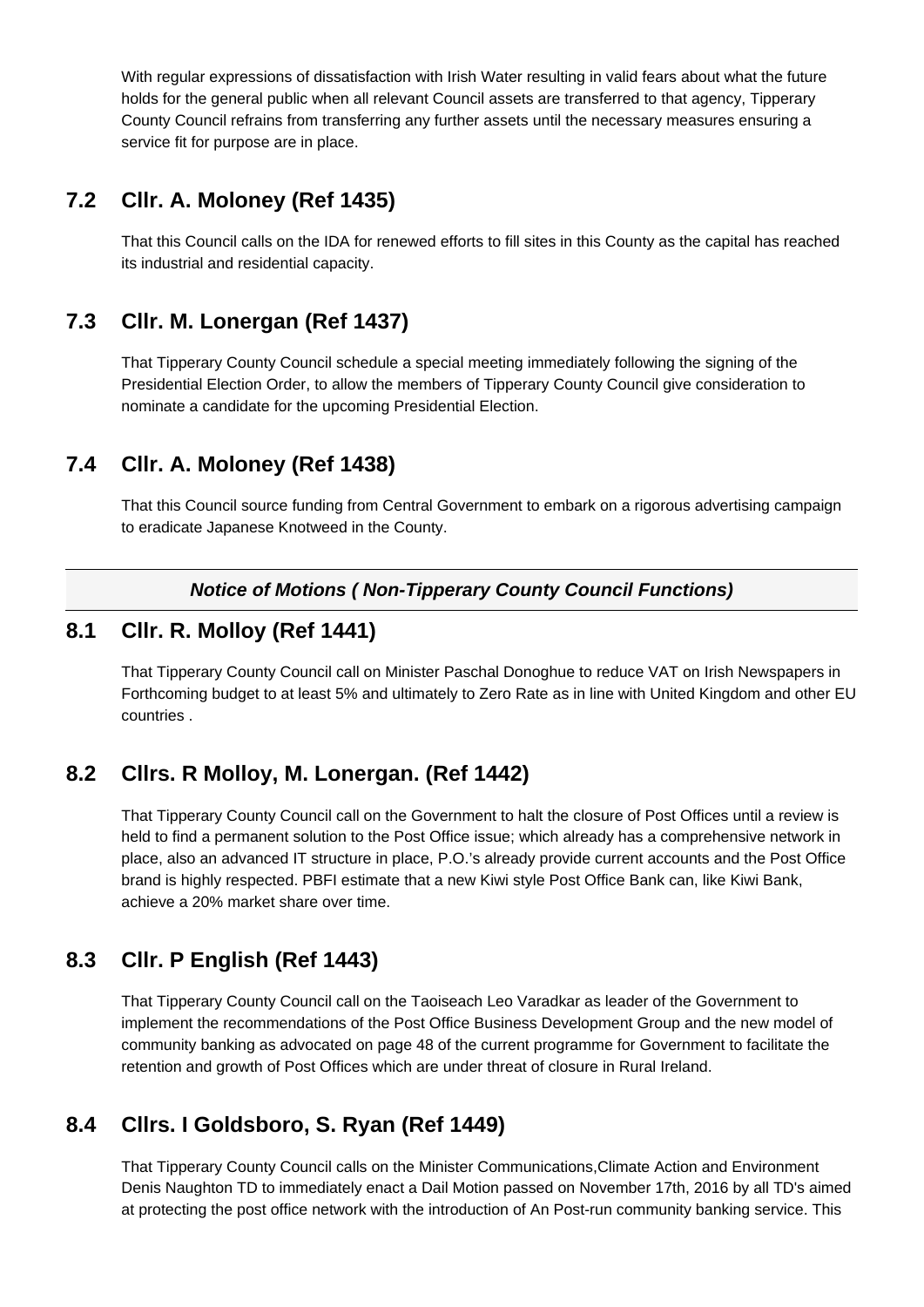would have the effect of saving hundreds of post offices throughout the country and most particularly Post Offices in Littleton, Ballingarry, Gortnahoe, Templetuohy, Upperchurch, Clogheen, Newcastle and Coolbawn which are threatened with closure.

# **8.5 Cllrs M. Browne, D. Doran, D. Dunne (Ref. 1448)**

That Tipperary County Council calls for the minister for communications to lobby/ instruct RTE? not to enter next years Eurovision Song Contest.which is being staged in Israel. This is being called for to show support for the Palestinian people who are under constant attack from the Israeli state. Palestinian people are suffering severe hardship because of these sanctions/attacks.

# **8.6 Cllr. J. Ryan (Ref. 1450)**

I am calling on the Government to suspend the proposed closures of rural post offices and to provide the necessary resources and services to keep them open

**Correspondence**

## **9.1 Reply from Tánaiste Simon Coveney dated 13th July, 2018**

- Atrocities by the Israeli Army (NOM 1376)
- **9.2 Circular Letter FPS06/2018 dated 30th July, 2018 from Department of Housing, Planning and Local Government.**
	- National Planning Framework
- **9.3 Reply from Denis Naughten, T.D. Minister for Communications, Climate Action & Environment dated 31st July, 2018.**
	- Introduction of a Deposit and Refund System for drinks containers (NOM 1266)

## **9.4 Reply from Jim Daly,T.D., Minister for Mental Health and Older People, dated 15th August, 2018**

Reinstatement of Psychiatric units in North and South Tipperary (NOM 1348)

## **9.5 Reply from Office of the Minister for Housing, Planning and Local Government dated 15th August, 2018**

Local Government Reform (NOM 1268)

**Resolutions from Other Local Authorities**

#### **10.1 Carrickmacross-Castleblayney Municipal District Council**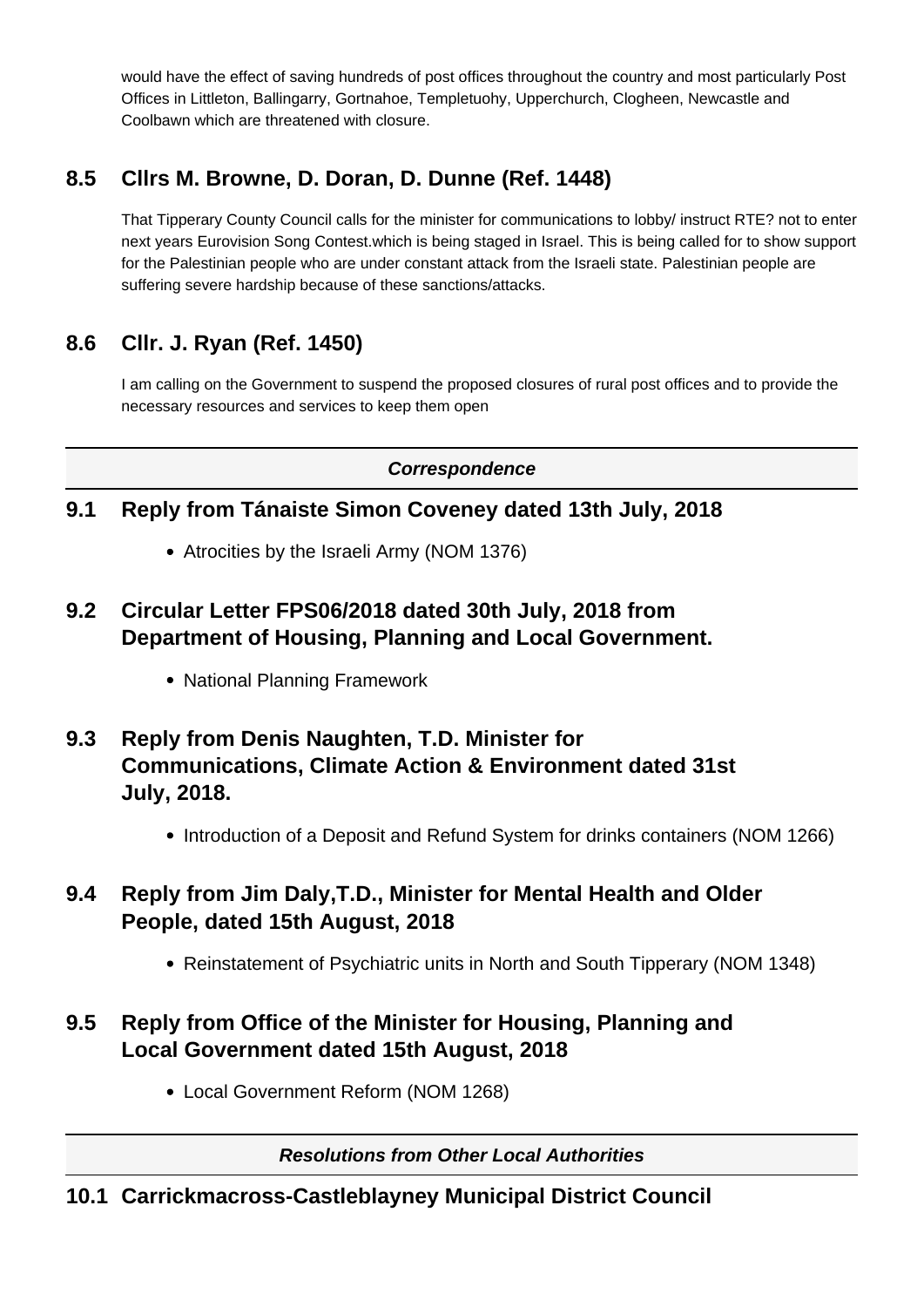In light of what has been one of the worst droughts ever, this MD now calls on the Minister for Agriculture to immediately make hardship funding available to assist the farming community given the severe shortage of fodder quantified by some as up to 5 million tonnes. This will not or cannot be made up now with at least 60% of the growing season already passed.

#### **10.2 Donegal County Council**

That Donegal County Council would ask all relevant Government Ministers to reconsider the current government policy regarding the bundling of public contracts.

## **10.3 Donegal County Council**

That this Council calls on the Minister for Education to address the discrepancies which exist in the rates of pay and benefits paid to ancillary staff in our schools and calls for an end to the precarious employment conditions imposed on these valuable staff members. In addition, this Council calls on the Minister to increase the capitation grant paid to schools as outlined in the "Action Plan for Education.

## **10.4 Kildare County Council**

That the Council write to the Insurance Regulator and all home insurance providers who offer policies within County Kildare, voicing our concern, disappointment and opposition to the apparent misinterpretation of the current Catchment Flood Risk Assessment and Management Studies (CFRAMS) maps by the insurance industry and the fact that this misinterpretation is now affecting house sales within County Kildare.

## **10.5 Leitrim County Council**

That Leitrim County Council call on the Department of Education and Skills and/or Department of Health to introduce a scheme to provide all teachers and Special Needs Assistants with Occupational First Aid Training, encompassing CPR.

## **10.6 Limerick City & County Council**

That this Council would call on the Taoiseach and his Government to legislate to ensure that employees who have a recognised degree would be legally entitled to be paid a liveable wage and that their employers would not obstruct these graduates from being in pensionable and unionised jobs and this resolution would be circulated to each Local Authority in the country and to the Local Authority Members' Association (LAMA) and the Association of Irish Local Government (AILG).

# **10.7 Limerick City & County Councils**

That the Minister for Health, Mr. Simon Harris, TD, and the Minister of State with Special Responsibility for Disabilities, Mr. Finian McGrath, TD, bring forward legislation that all Government Grants, Social Welfare Payments and all other State Supports be categorised as non-means tested Universal Payments for people with Disabilities.

## **10.8 Longford County Council**

That an interim payment of €50,000 be made to the women and families affected by the cervical cancer misdiagnosis.